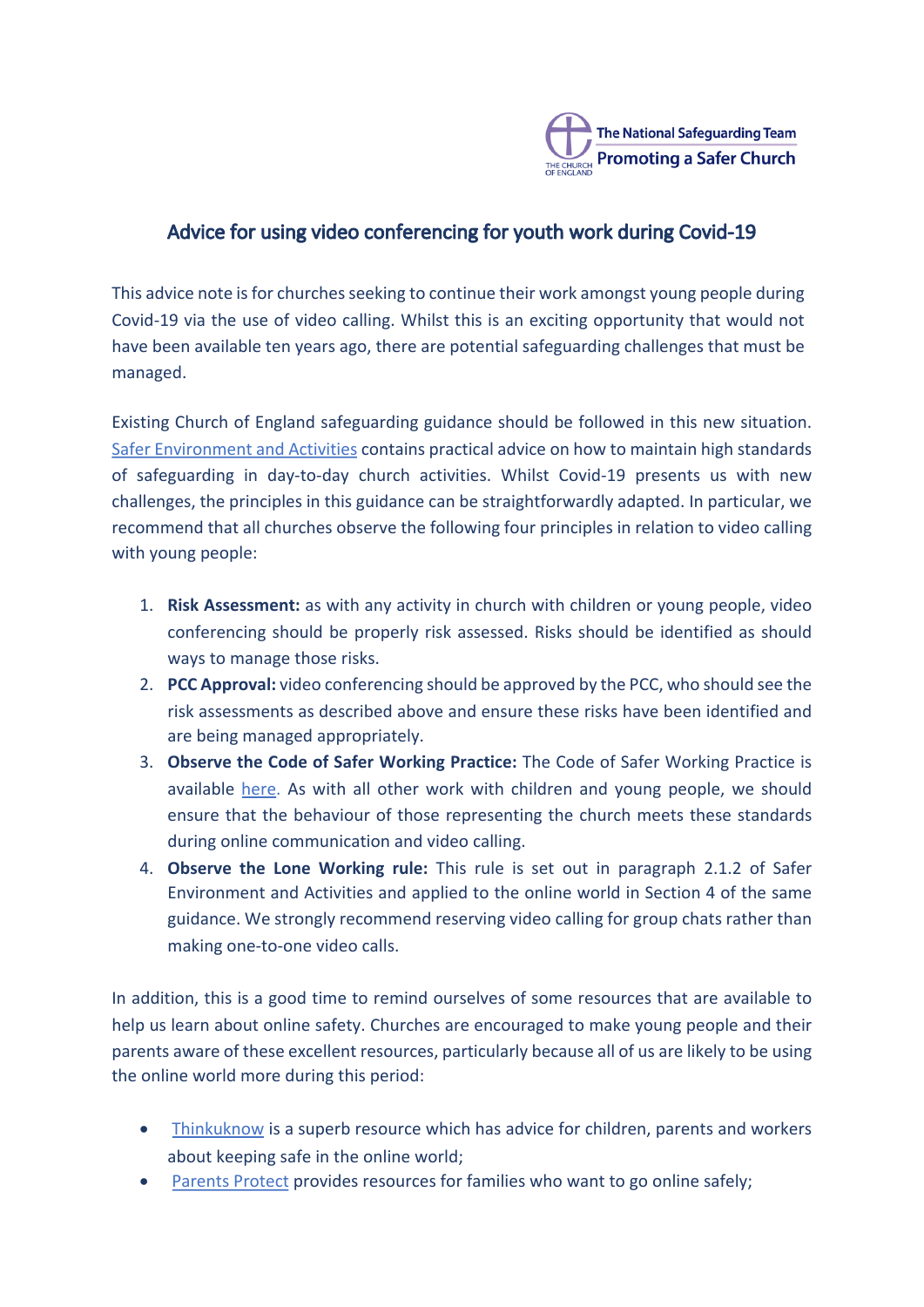- Childnet International has, amongst other things, has a toolkit for parents and carers;
- The Diocese of Worcester have produced some helpful guidance about video calling with young people which shows how a local diocesan policy might be formed. It is available here;
- ThirtyOne: Eight (formerly the Churches Child Protection Advisory Service) have produced some guidance regarding the use of online streaming technology, which is available here;
- The South West Grid for Learning also have guidance available here about the use of online tools with children. Whilst it is focused on the school environment much of what is written here can also assist us in church settings.

Lastly, we have provided some further advice to key questions that have arisen regarding video conferencing over the past few days:

## **Question 1: What about consent?**

Consent to participate in the video chat means that young people will be sharing their personal data online. You should obtain consent prior to engaging a young person in video calling. If the young person is under 13 consent should be obtained from their parents. If they are over 13 they can be asked for consent in their own right. For children over 13 there is no requirement in data protection law to obtain parental consent, but it is advisable to let parents know that their children are engaging in video calling within church.

### **Question 2: Which platform should we use?**

The Church of England cannot endorse one particular platform. We would advise against the use of social media platforms that potentially share a lot of data, such as Facebook. Many churches have found that more business-focused applications such as Zoom and Microsoft Teams can be used to facilitate group video calls. These do not require each participant to have an account, for instance a Microsoft Office 365 account, in order to access them.

### **Question 3: What about GDPR?**

You should be aware of the personal data that is gathered by the platform you use. When seeking consent as per Question 1 for video conferencing, you should be clear with parents and/or with young people that they are consenting not only to being part of a video call, but to this data being gathered. It is recommended that you don't record these calls. Please be aware that each of these platforms has their own privacy policy/notice. You should read these yourself and make parents/carers or young people aware of them  $-$  in particular, ensure that you review what cookies are active and change these settings to necessary cookies only.